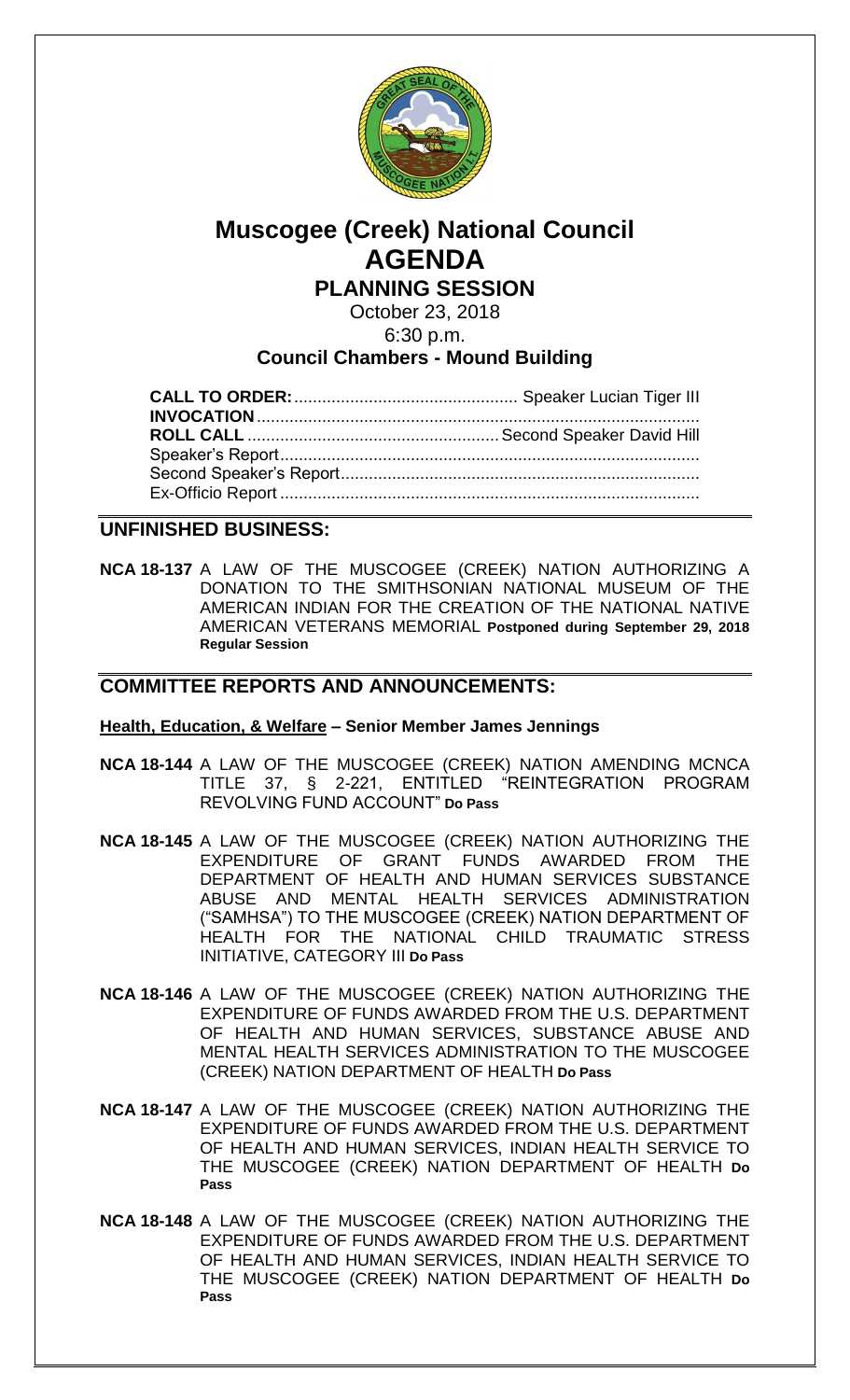#### Planning Session October 23, 2018 Page 2

- **NCA 18-149** A LAW OF THE MUSCOGEE (CREEK) NATION AUTHORIZING A DONATION TO WETUMKA PUBLIC SCHOOLS **Do Pass referred to Business, Finance & Justice for funding**
- **NCA 18-151** A LAW OF THE MUSCOGEE (CREEK) NATION AUTHORIZING A DONATION TO WELEETKA PUBLIC SCHOOLS **Do Pass referred to Business, Finance & Justice for funding**
- **NCA 18-152** A LAW OF THE MUSCOGEE (CREEK) NATION AUTHORIZING A DONATION TO DEPEW PUBLIC SCHOOLS **Do Pass referred to Business, Finance & Justice for funding**
- **NCA 18-154** A LAW OF THE MUSCOGEE (CREEK) NATION AUTHORIZING A DONATION TO WAGONER PUBLIC SCHOOLS **Do Pass referred to Business, Finance & Justice for funding**
	- a) Items for Consideration
	- b) Scheduled Committee Dates
	- c) Other Announcements

#### **Land, Natural Resources & Cultural Preservation – Chairman Darrell Proctor**

- **TR 18-119** A TRIBAL RESOLUTION OF THE MUSCOGEE (CREEK) NATION AUTHORIZING THE PRINCIPAL CHIEF TO EXECUTE AN EXCHANGE LETTER AMENDMENT FOR INDIAN HEALTH SERVICES PROJECT OK 14-T77 **Do Pass**
- **NCA 18-153** A LAW OF THE MUSCOGEE (CREEK) NATION AUTHORIZING A SPECIAL APPROPRIATION TO COVENANT HARVEST MINISTRIES AND MORNING STAR EVANGELISTIC CENTER CHURCH **Do Pass referred to Business, Finance & Justice for funding**
	- a) Items for Consideration
	- b) Scheduled Committee Dates
	- c) Other Announcements

#### **Business, Finance & Justice – Chairman Robert Hufft**

- **TR 18-120** A TRIBAL RESOLUTION OF THE MUSCOGEE (CREEK) NATION AMENDING TR 16-093 (A TRIBAL RESOLUTION OF THE MUSCOGEE (CREEK) NATION APPROVING BEER SALES AT THE B.A. TOBACCO OUTLET AND MINGO TOBACCO OUTLET SMOKE SHOPS) **Do Pass**
- **TR 18-121** A TRIBAL RESOLUTION OF THE MUSCOGEE (CREEK) NATION APPROVING AND AUTHORIZING THE SPONSORSHIP AGREEMENT FOR BOK CENTER AND SMG SPECIAL EVENTS WITH SMG **Do Pass**

#### **Referred Legislation:**

NCA 18-149 referred from the HEW Committee NCA 18-151 referred from the HEW Committee NCA 18-152 referred from the HEW Committee NCA 18-153 referred from the HEW Committee NCA 18-153 referred from the LNC Committee

- a) Items for Consideration
- b) Scheduled Committee Dates
- c) Other Announcements

**OTHER BUSINESS:**